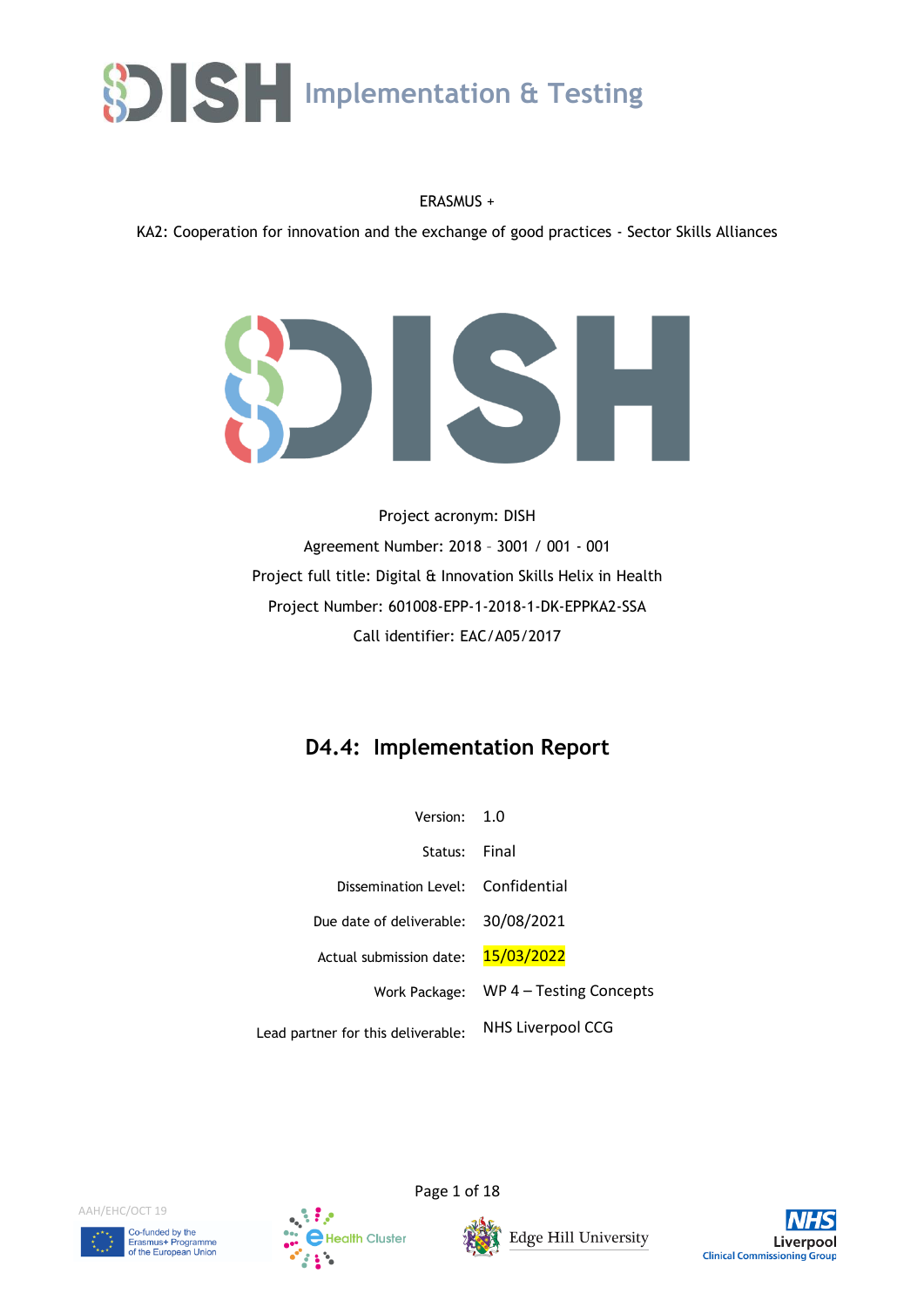# **Contents**

| 1. |      |                                                                   |  |
|----|------|-------------------------------------------------------------------|--|
| 2. |      |                                                                   |  |
|    | 2.1. |                                                                   |  |
| 3. |      |                                                                   |  |
|    | 3.1. |                                                                   |  |
|    | 3.2. |                                                                   |  |
|    | 3.3. |                                                                   |  |
|    | 3.4. |                                                                   |  |
| 4. |      |                                                                   |  |
|    | 4.1. | As a DISH partner, what did you think about the DISH concepts? 11 |  |
|    | 4.2. |                                                                   |  |
|    | 4.3. |                                                                   |  |
|    |      |                                                                   |  |
|    |      |                                                                   |  |
|    |      |                                                                   |  |
|    |      |                                                                   |  |





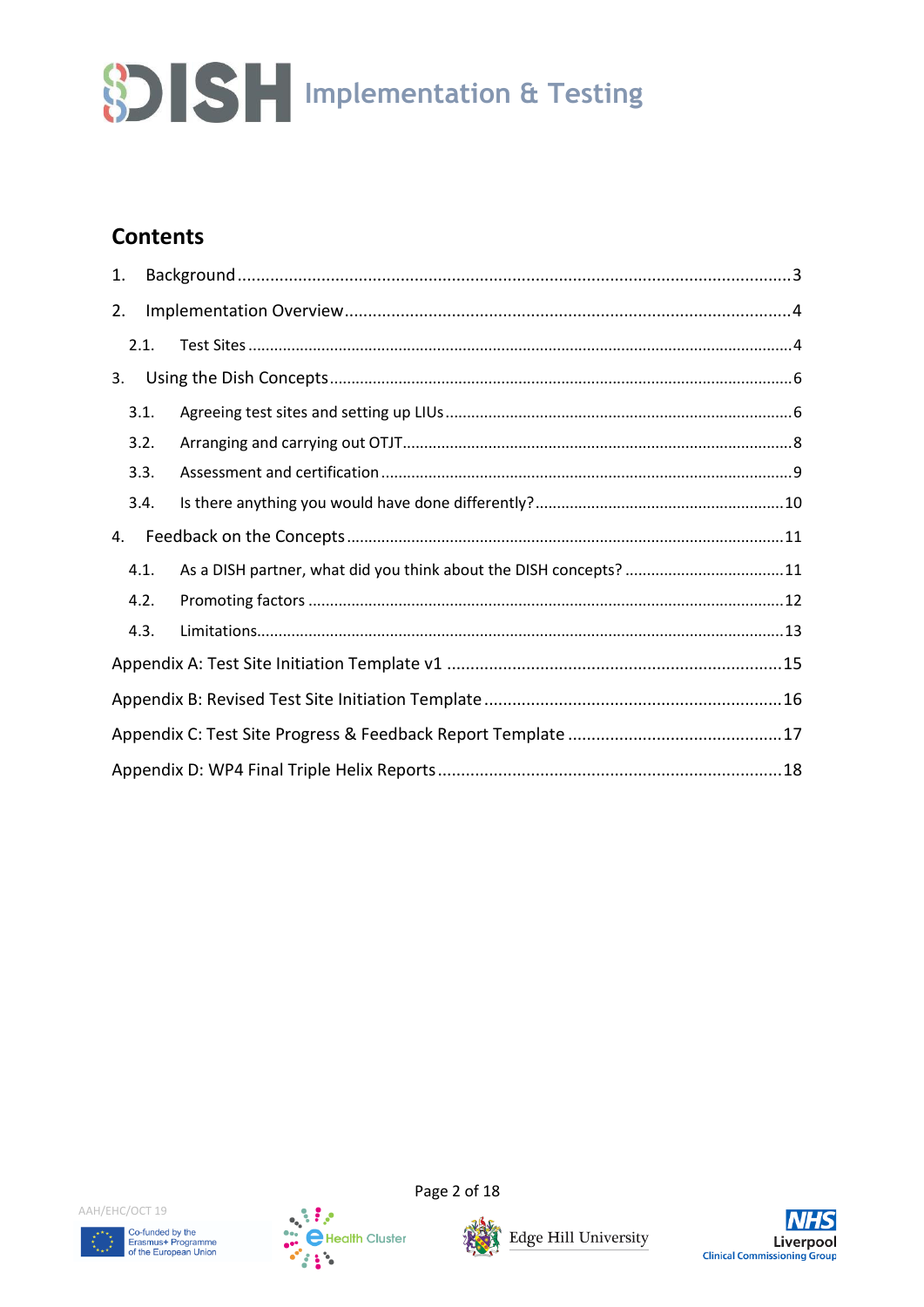## <span id="page-2-0"></span>**1. Background**

The objective of WP4 was to '*test the usability, relevance and transferability of the concepts that were developed in WP3, through a close collaboration with 5 test sites in each participating country*.'

Each Triple Helix developed their own testing plan, based on a standard template, with questions designed to help regional HELIX partners understand and support the testing of DISH concepts. The template was later revised to make it easier to complete (See [Appendix A: Test](#page-14-0)  [Site Initation Template v1](#page-14-0) and [Appendix B: Revised Test Site Initiation Template\)](#page-15-0). The Triple Helixes then implemented that plan.

Throughout implementation, regular progress and feedback reports [\(See Appendix C:](#page-16-0) Test Site [Progress & Feedback Report Template\)](#page-16-0) were completed, up to seven per Helix, which were summarised and fed back to the partners. This served as an update on implementation progress, and allowed the concept development teams (WP3) to use this feedback to update and finalise the three process concepts.

All Helixes also completed a final template, with input from all their test sites, to inform this implementation report (See [Appendix D: WP4 Final Triple Helix Reports\)](#page-17-0).

#### **Constraints**

The implementation phase was scheduled to start in January 2020. Due to the effects of the Covid-19 pandemic on the ability to meet colleagues and to deliver training, the project was delayed, and prolongation was agreed with EU project management, with this report becoming due at the end of August 2021 – an additional six months. However, there were further unavoidable implementation delays and alterations to delivery plans as the pandemic has continued, and which meant that some Helixes were unable to report their implementation findings until the end of January 2022, which has subsequently led to the late publication of this report.

#### **Note on terminology**

The three concepts of the DISH framework have now been finalised, however they may be referred to by previous names in earlier reports and templates:

- Preparation Tool for Innovation and Digital Skills Adaption (IDSA) was Learning Innovation Unit (LIU)
- Process Tool for On-The-Job Training (OTJT) was On the Job Training (OtJ, OTJ, OtJT)
- Process Tool for Assessment and Recognition (A&R) was Assessment







**Health Cluster** 



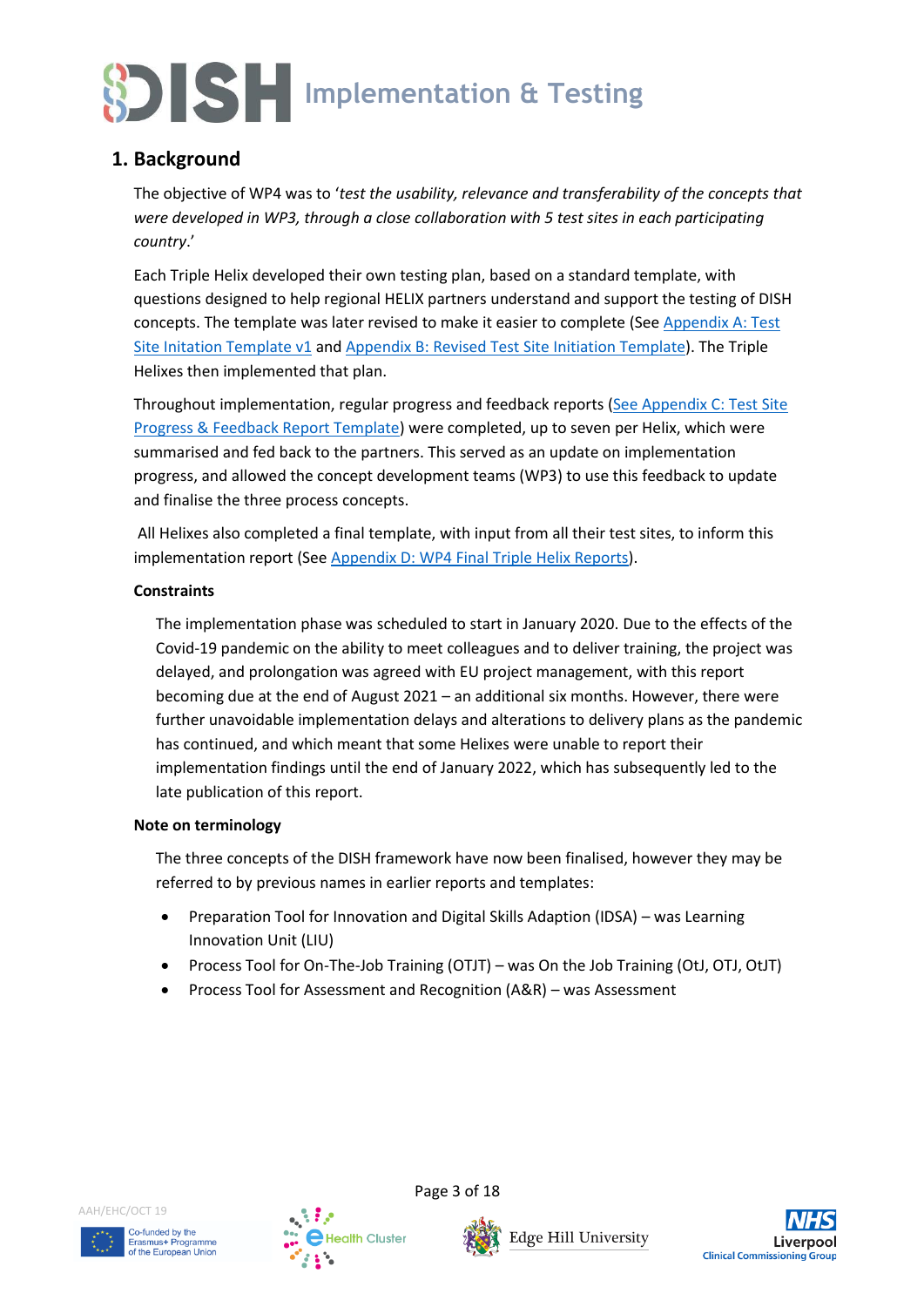

## <span id="page-3-0"></span>**2. Implementation Overview**

The initial aim of the project was for each of the six Triple Helixes to establish five test sites, and train 100 people in each country, giving a total of 30 test sites, and 600 people trained.

| <b>Triple Helix/Country</b> | <b>LIUs</b> | <b>Test sites</b> | <b>Number of</b> |
|-----------------------------|-------------|-------------------|------------------|
|                             | implemented | implemented       | people trained   |
| Denmark                     | 14          | 19                | 357              |
| Germany                     | 5           | 11                | 178              |
| Norway                      | 6           | 6                 | 120              |
| Poland                      | 5           | 5                 | 88               |
| Spain                       |             | 3                 | 96               |
| UK                          | 1           |                   | 0                |
| <b>Total</b>                | 32          | 45                | 839              |

Although the targets were met overall, these numbers reflect the constraints listed in the section above. Each Triple Helix adapted its plan to reflect the circumstances, implementing delivery in flexible ways, with those able to access health and care staff more readily delivering more of the training.

#### <span id="page-3-1"></span>**2.1. Test Sites**

The implementation varied across different Triple Helixes, with a wide variety of situations and delivery types, giving a broad range of experiences on which to give feedback.

| <b>Triple</b> | <b>Test Sites</b>                                                                                         |
|---------------|-----------------------------------------------------------------------------------------------------------|
| <b>Helix</b>  |                                                                                                           |
|               | Cetrea (Digital Patient Logistic Boards), delivered in 8 test sites - simulation training of<br>$\bullet$ |
|               | hospital staff in skills related to this patient flow management software                                 |
|               | Cisco Meeting Server (CMS), delivered in 10 test sites - training to enhance skills in using<br>$\bullet$ |
|               | technology when a patient is discharged from the hospital to the municipality, particularly               |
| Denmark       | vulnerable patients and patients with complex diseases.                                                   |
|               | Cisco Webex Meeting (CWM), delivered in 1 test site - international webinar for                           |
|               | obstetricians and midwives, to show the benefits of having online                                         |
|               | meetings/teaching/learning, and to increase knowledge and competencies of digital and                     |
|               | technological tools for teaching and learning                                                             |
|               | University zu Lübeck: HelpChat-App - training for nurses in using an online survey tool and               |
|               | the set up of the app for patient requests and connection with nursing staff                              |
|               | University Medicine Rostock: HelpChat-App - training for nurses in setting up and using<br>$\bullet$      |
|               | app for communication of hospitalized patients with the nurses on the ward.                               |
|               | Bodden Klinik, Ribnitz-Damgarten: HelpChat-App - training for nurses in setting up and                    |
| Germany       | using app for communication of hospitalized patients with the nurses on the ward.                         |
|               | Malteser Klinikum St. Franziskus, Flensburg: HelpChat-App - training for nurses in setting                |
|               | up and using app for communication of hospitalized patients with the nurses on the ward.                  |
|               | Klinikum Nordfriesland, Inselklinikum Föhr: HelpChat-App - training for nurses in setting                 |
|               | up and using app for communication of hospitalized patients with the nurses on the ward.                  |

AAH/EHC/OCT 19





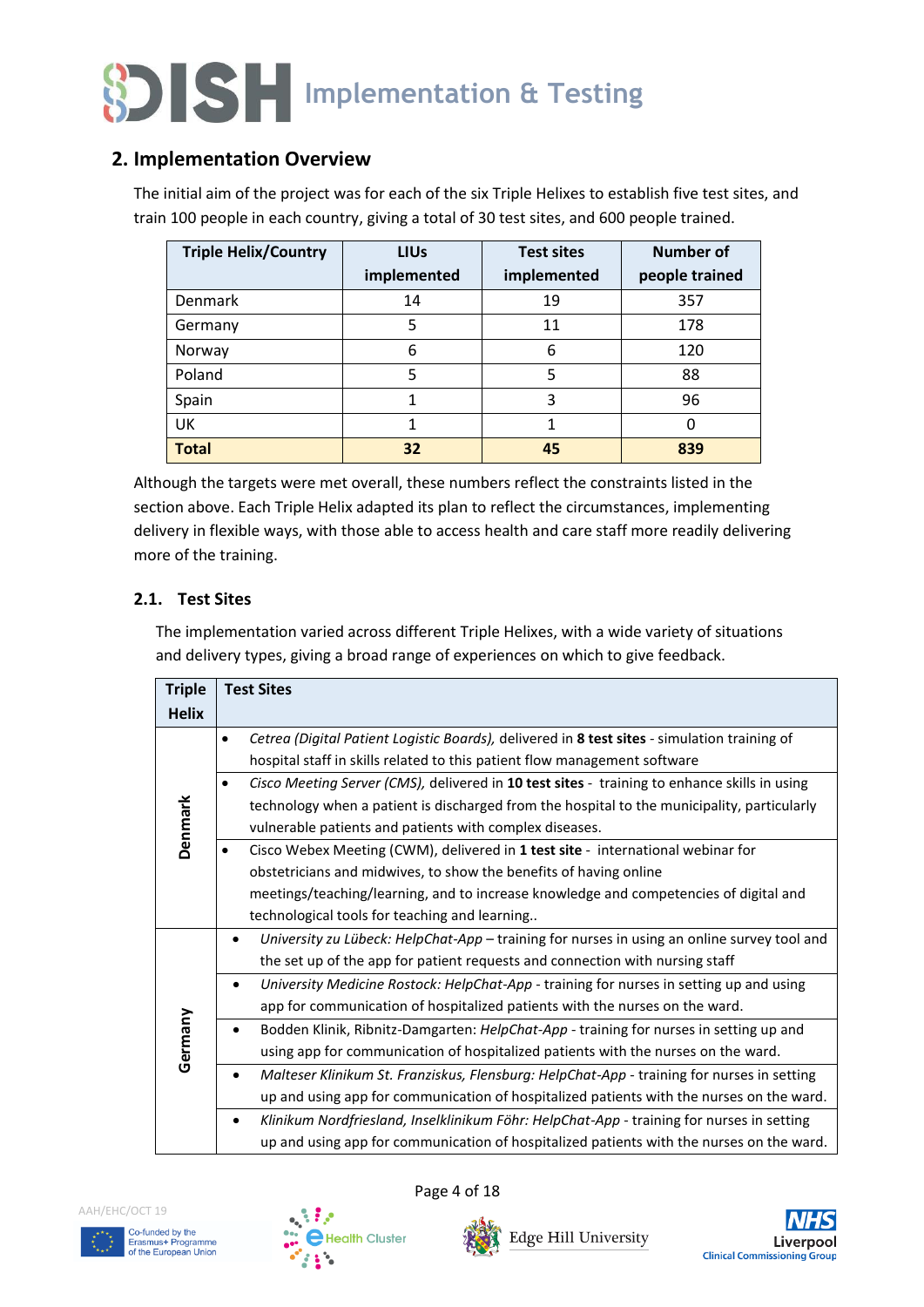| <b>Triple</b>        | <b>Test Sites</b>                                                                                       |
|----------------------|---------------------------------------------------------------------------------------------------------|
| <b>Helix</b>         |                                                                                                         |
|                      | University Medical Center Schleswig-Holstein (UKSH), Campus Lübeck: qSOFA - training in<br>$\bullet$    |
|                      | implementation of a digital recorded and documented Sepsis Score (qSOFA).                               |
|                      | University Medicine Rostock: HelpChat-App - training for nurses in setting up and using<br>$\bullet$    |
|                      | app for communication of hospitalized patients with the nurses on the ward.                             |
|                      | Bodden Klinik, Ribnitz-Damgarten: HelpChat-App - training for nurses in setting up and                  |
|                      | using app for communication of hospitalized patients with the nurses on the ward.                       |
|                      | Malteser Klinikum St. Franziskus, Flensburg: HelpChat-App - training for nurses in setting<br>$\bullet$ |
|                      | up and using app for communication of hospitalized patients with the nurses on the ward.                |
|                      | Klinikum Nordfriesland, Inselklinikum Föhr: HelpChat-App - training for nurses in setting<br>$\bullet$  |
|                      | up and using app for communication of hospitalized patients with the nurses on the ward.                |
|                      | The University of Lübeck: Lime Survey - training student nurses in use of digital online<br>$\bullet$   |
|                      | questionnaire instrument.                                                                               |
|                      | Bjørnafjorden Municipality: Home care service - training health care staff in the use of<br>$\bullet$   |
|                      | electronic medical dispensers for medicines                                                             |
| Veway                | Bjørnafjorden Municipality: Nursing home - training health care staff in the use of remote<br>$\bullet$ |
|                      | monitoring patient warning system.                                                                      |
|                      | Vaksdal Municipality: Home care service - training home care staff in the use of electronic<br>٠        |
|                      | door locks (e-locks)                                                                                    |
|                      | Military Hospital - Department of Intensive Therapy and Anaesthesiology - training in<br>$\bullet$      |
|                      | advanced search and verification of medical information                                                 |
|                      | Military Hospital - Clinical Ophthalmology Department with the Ophthalmology Clinic -<br>$\bullet$      |
|                      | training in advanced search and verification of medical information                                     |
| Poland               | Centrum Kształcenia Dorosłych - training for Remote work in healthcare, particularly in<br>$\bullet$    |
|                      | elements of Excel and cybersecurity                                                                     |
|                      | Centrum Kształcenia Dorosłych - training in general digital competences for carers of the<br>٠          |
|                      | elderly and people with disabilities                                                                    |
|                      | Podhale Specialist Hospital John Paul II in Nowy Targ - training in cybersecurity in<br>$\bullet$       |
|                      | healthcare                                                                                              |
|                      | Online training platform (Moodle) - provided reinforcement for those healthcare                         |
|                      | professionals who did not have extensive experience in non-face-to-face training, and to                |
|                      | ensure that those who did had the opportunity to carry out the course.                                  |
|                      | Prescription of digital resources to patients - training professionals to be able to provide<br>٠       |
| Spain                | their patients with secure information which they could reach/access in case they had                   |
|                      | concerns outside the office.                                                                            |
|                      | Type II Diabetes Mellitus dashboard - provided healthcare professionals with training in a<br>$\bullet$ |
|                      | new tool that will be implemented in the near future in hospitals, so that they have an                 |
|                      | average knowledge from which to start using it.                                                         |
|                      | ORCHA library of Apps - training via an online workbook for health practitioners in using<br>$\bullet$  |
| $\breve{\mathbf{5}}$ | the app, what to look for, and how to check the medical suitability before they make                    |
|                      | recommendations.                                                                                        |
|                      |                                                                                                         |







Page 5 of 18

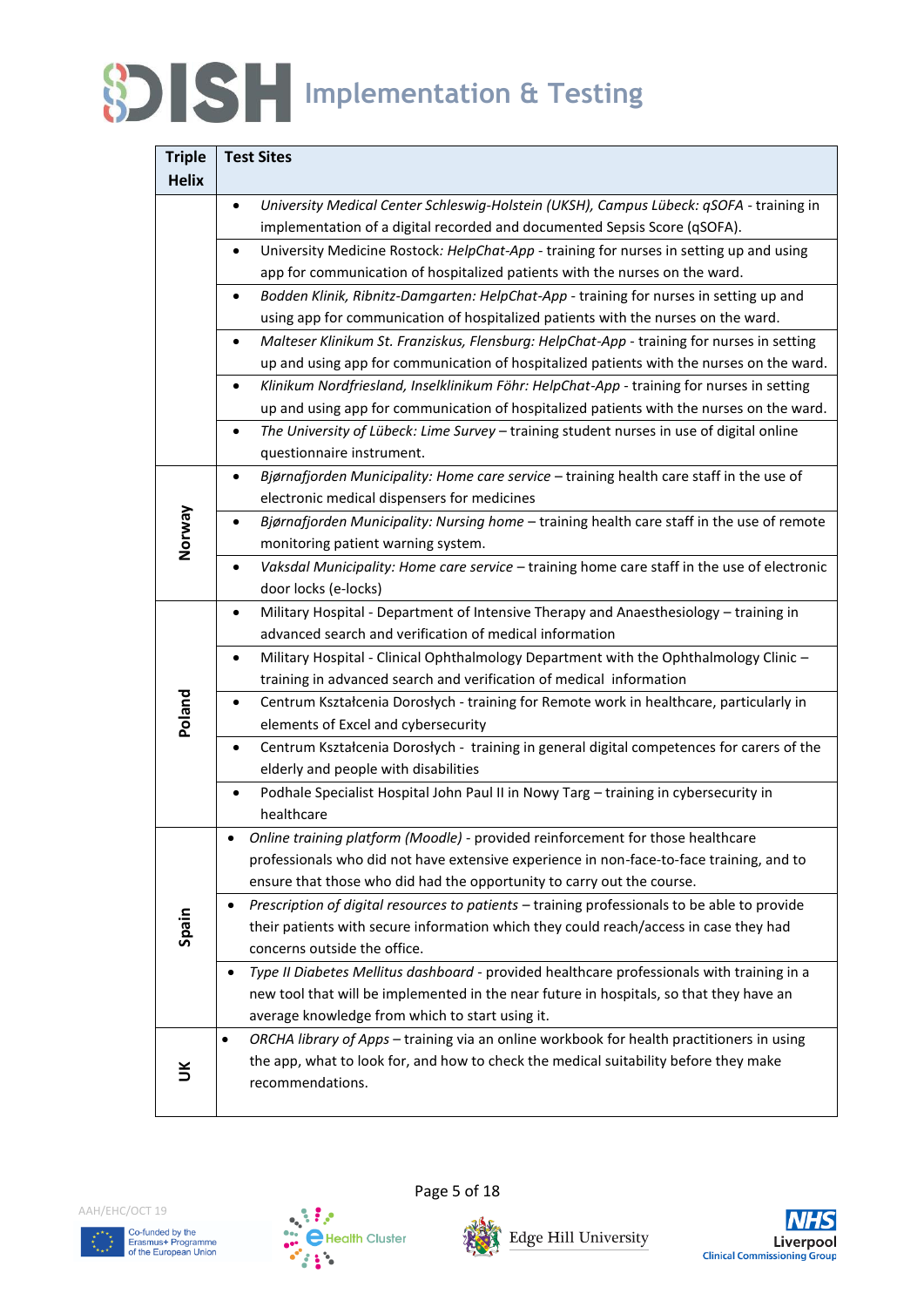

### <span id="page-5-0"></span>**3. Using the Dish Concepts**

#### <span id="page-5-1"></span>**3.1. Agreeing test sites and setting up LIUs**

To clarify terms:

- A Test Site is a location or setting where an LIU is implemented
- An LUI is developed for a single technology implementation, and the training that goes with it.

LIU/Test Site relationship models:



A single LIU can be implemented at many test sites

A single LIU can be implemented at just one test site

Several LIUs can be implemented at one test site

In order to identify and initiate their LIUs and test sites, the Triple helixes made use of their existing networks, clusters and contacts, and those they had been in collaborative projects with previously. Partners also used their knowledge of existing and coming technology innovations that were being introduced in their regions and organisations, and this was often through the health providers involved in the Triple Helix, and meeting their internal training needs.

For example, the representative of the health care provider (a nursing manager) in the German Triple Helix was already involved in a multi-professional working group "Sepsis", which included medical staff (nurses and physicians), nursing manger, the UKSH Society for IT Services mbH, the Department for Quality and Risk Management and Patient Safety, the Revenue and Care Complex Measures Score Management of the UKSH and the Department of Digital Transformation of the UKSH Academy. In consultation with the Director of Nursing and the lead of the Department for Quality and Risk Management and Patient Safety, the working group formed the basis for the LIU. Te<br>
A single LIU c<br>
A single LIU c<br>
mplemented at ma<br>
In order to identify<br>
existing networks,<br>
with previously. Pa<br>
innovations that w<br>
through the health<br>
needs.<br>
For example, the re<br>
German Triple Heli<br>
which included m

The Danish Triple Helix took the additional step of adapting the DISH concepts to a Danish setting, by amending the wording to facilitate Danish understanding, describing guidelines for the three concepts of the DISH project adapted to the Danish health care setting.

Once contact and interest had been established, partners started discussions about which training and technology needs would be addressed, and the context for the training. They gathered together key stakeholders form the LIU, where the training was planned. In some countries one LIU covered more than one test site, in others, a separate LIU was needed for different test sites, particularly were different technologies were being introduced within a single Triple Helix.

AAH/EHC/OCT 19







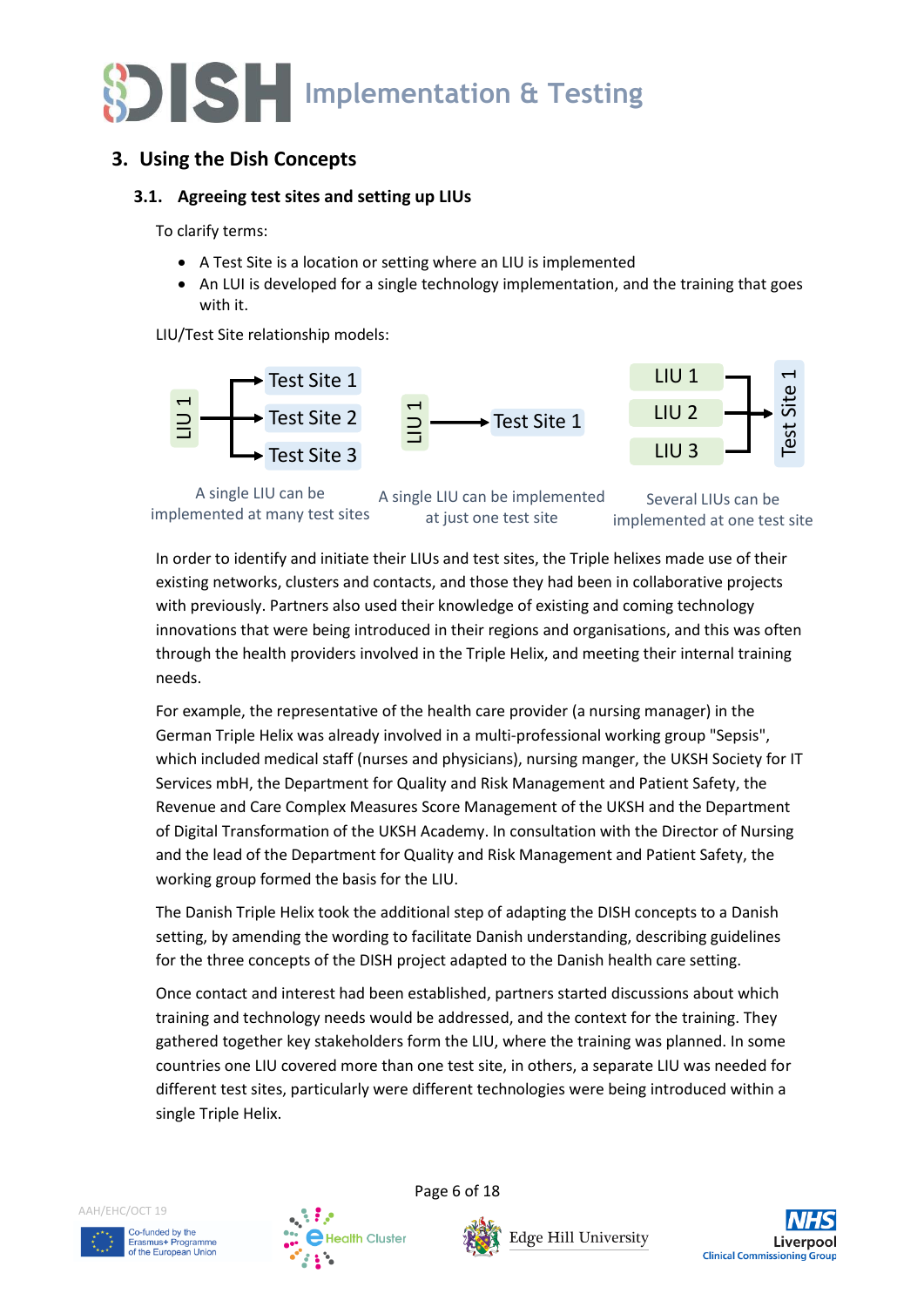

There were diverse ways in which test sites and LIUs were established, dependent on the situation of the organisations involved in the Triple Helix. Some Triple Helixes started from the position of a technology innovation that was to be newly introduced, and what training would be needed to ensure staff were able to use it effectively. Others started from an existing, or general technology and looked at what the training needs were for a particular group of staff. Poland were an example of this, where institutions interested in training their staff carried out individual training needs analysis, and training was tailored for each institution.

Typical people involved in LIUs included:

- Hospital medical staff nurses at all levels, and physicians
- Other health professionals
- Hospital managers, including Nursing Manager
- Hospital administrative staff
- Senior managers with responsibility for:
	- o Clinical staff management, such as Director of Nursing
	- o Quality and Patient Safety
	- o Digital Research & Innovation, such as Senior Digital Transformation Lead
	- o Digital Assurance
	- o E-health
- Hospital IT staff
- Regional Managers of health and planning
- Nursing home leaders and department managers
- Home care service department mangers
- External technology providers and experts
- Education and training managers
- Teachers and Trainers
- Academic partners and staff, including senior lecturers and Heads of Medical School
- Triple Helix coordinators

After each LIU membership was agreed, each Triple Helix established a schedule of meetings, ranging from biweekly to bimonthly. These were led by LIU representatives, and the LIU framework was used to steer the discussion and decisions of the LIU stakeholder group. In most cases the group did not use all questions, but handpicked those that were relevant to their situation and worked through these. During these meetings the LIU group defined the needs of the healthcare personnel, the training required, the objectives of this training, the way in which it was to be provided, and how it was to be evaluated, resulting in an overarching plan for the rest of the training.



Page 7 of 18



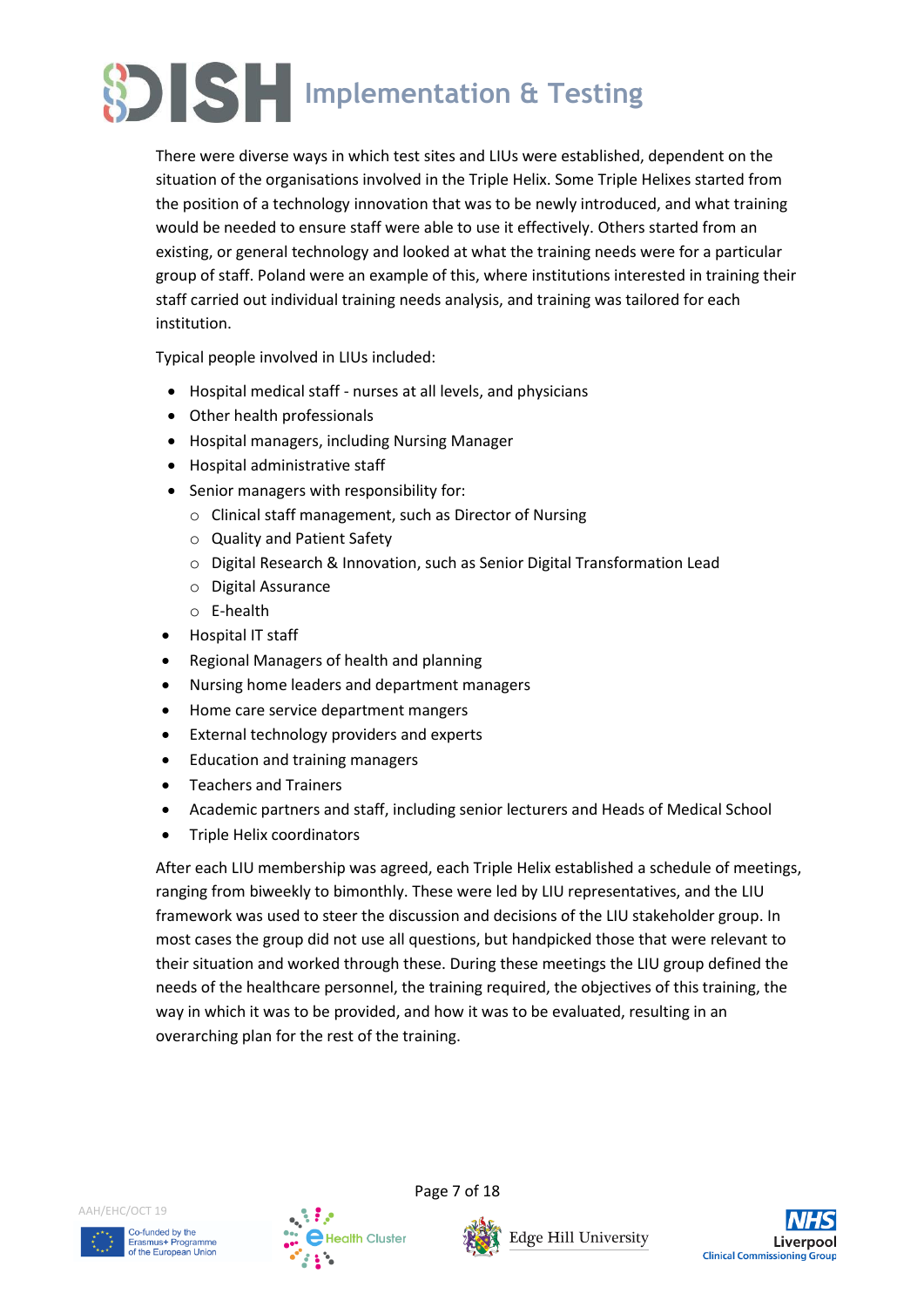

#### <span id="page-7-0"></span>**3.2. Arranging and carrying out OTJT**

The OTJT concept was followed to different degrees, depending on the requirements and situation within the test sites:

- Denmark used the OTJT concept and checklist extensively, finding that the focus on hands-on training suited their situation well.
- The German Triple Helix produced an integrated project management system (PMS) that encompassed all three concepts and allowed the team to work interactively through the tasks and pick only those tasks that were appropriate for their situation. Using this they followed the OTJT checklist in a manner that allowed them to devise effective training, as well as feeding back easily to the LUI group.
- Norway followed the OTJT concept, adapting it for different situations as necessary.
- In Poland trainers were contracted to follow the OTJT principles and prepare training and teaching materials that fitted the individual groups needs, and then to carry out the training.
- Spain followed the OTJT checklist and devised training which included both practical and theoretical aspects. This training was adapted, using the OTJT concept, to online training when face-to-face delivery was no longer possible.
- The UK used the principles of the OTJT to develop a bespoke on-line training package in the form of a workbook and a reflective portfolio, although the OTJT checklist did not fit directly with the training package they planned.

There were a wide variety of training methods deployed in different Triple Helixes, and within Triple Helixes:

- Ad hoc practical hands-on, 1:1 & small group: Norway
- Face-to-face, group: Germany, Spain (planned only), Norway,
- Mixed simulated hands on & presentation, group: Denmark
- Online, group: Poland, Spain, Norway
- Online self-directed learning, individual: UK
- On site hands-on, group: Denmark
- Role play, group: Germany

Several Triple Helixes reported that, after a pause in delivery when the Covid-19 pandemic restrictions were first put in place, health professionals and their managers recognized that there was an urgent requirement for training to address new needs that had come to light, and to fill gaps in provision. These people directly approached the Triple Helix to provide that training.

For example, in Spain, primary care physicians and hospital endocrinologists told them that the need for training and implementation of the Type II Diabetes Mellitus (IIDM) dashboard technology was crucial; the follow-up of patients suffering from this disease had become complex and had become out of control during the most complicated months of the pandemic (patients were unable to attend their follow-up visits and only indispensable

AAH/EHC/OCT 19







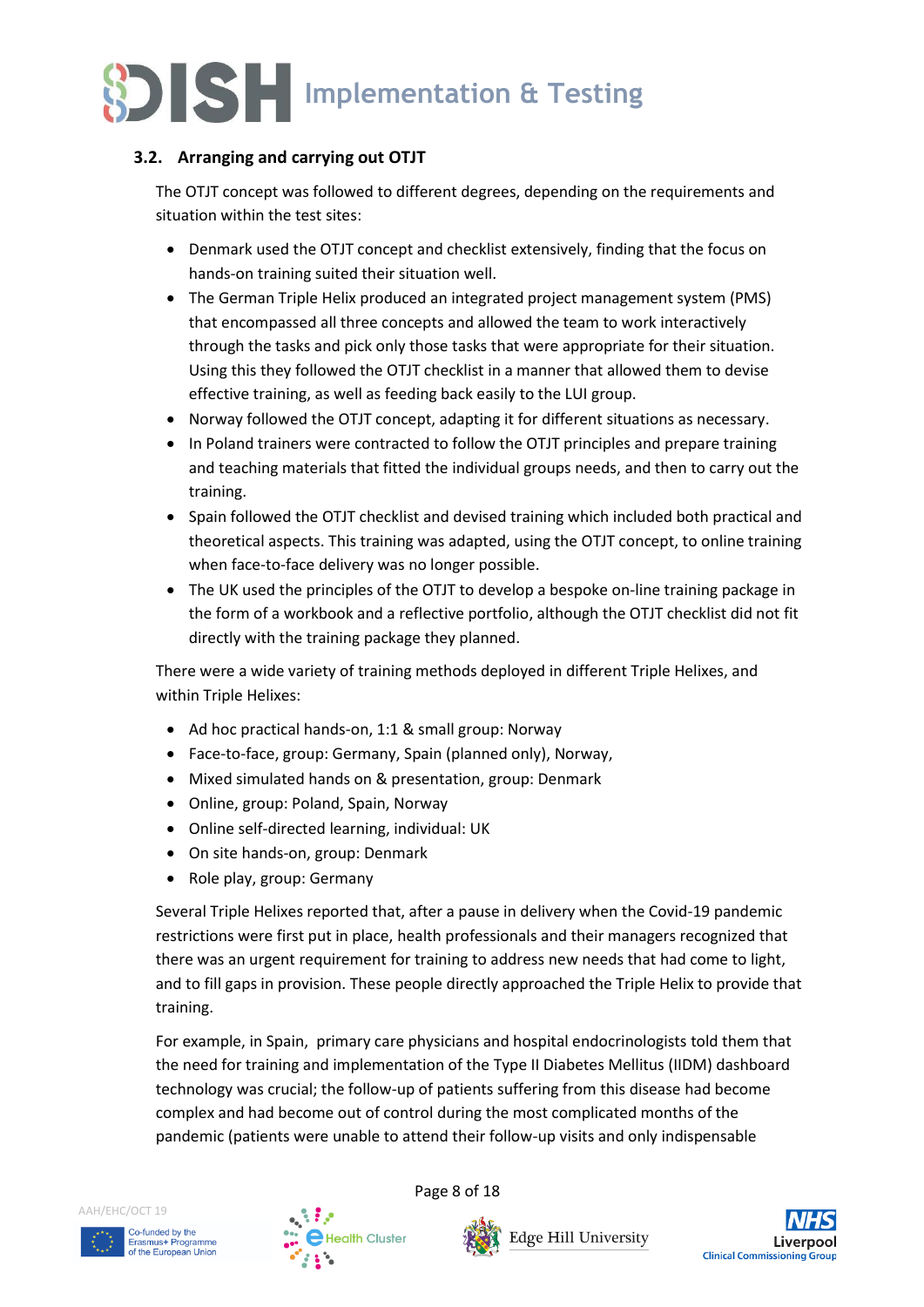laboratory visits/tests were performed, or they were afraid because of COVID-19 and did not attend, etc.). The Spanish Triple Helix restructured their training and delivered an online course.

Both Denmark and Norway Triple Helixes said they had found it important to support learning with workbooks, manuals and follow-up support. The latter took the form of 'refresher' training sessions, trainer availability for immediate questions in a hands-on situation, trainer availability for email questions, and training superusers who could help other healthcare staff. It was suggested that supplementing training with e-learning, video guides and distance teaching was a good strategy for the future. Norway said "*The follow-up training after the course was the most important part of the training. Follow-up training, availability, superusers, and manuals are key ingredients."*

### <span id="page-8-0"></span>**3.3. Assessment and certification**

#### **Assessment**

A diverse range of testing methods were used, to fit a variety of training situations. Some of these were formal and then formally assessed, others were more informal, and based on the demonstration of knowledge and skills, both in the workplace and the training room. A small number of tests sites did not assess the learners.

Assessment techniques used included:

- Written self-assessment questionnaire
- Group follow-up questioning and demonstrating tasks
- Assignment tasks demonstrating understanding and knowledge
- Reflective written exercise
- Observation of practical skills being used
- Written exercises
- Pre- and post- testing

Triple Helixes were careful to ensure that the assessment of learners was appropriate for the level and length of training that was delivered, that it was not disproportionate to the type or time taken, and that it did not form a barrier to take-up for future learning.

A few test sites were able to use were able to use existing assessments, while others devised their own. For example, due to a lack of an exiting valid and suitable assessment, one German Triple Helix partner developed an assessment for the domains: digital competencies, technical affinity, technology knowledge, as well as assessing the knowledge gained of the digital application.







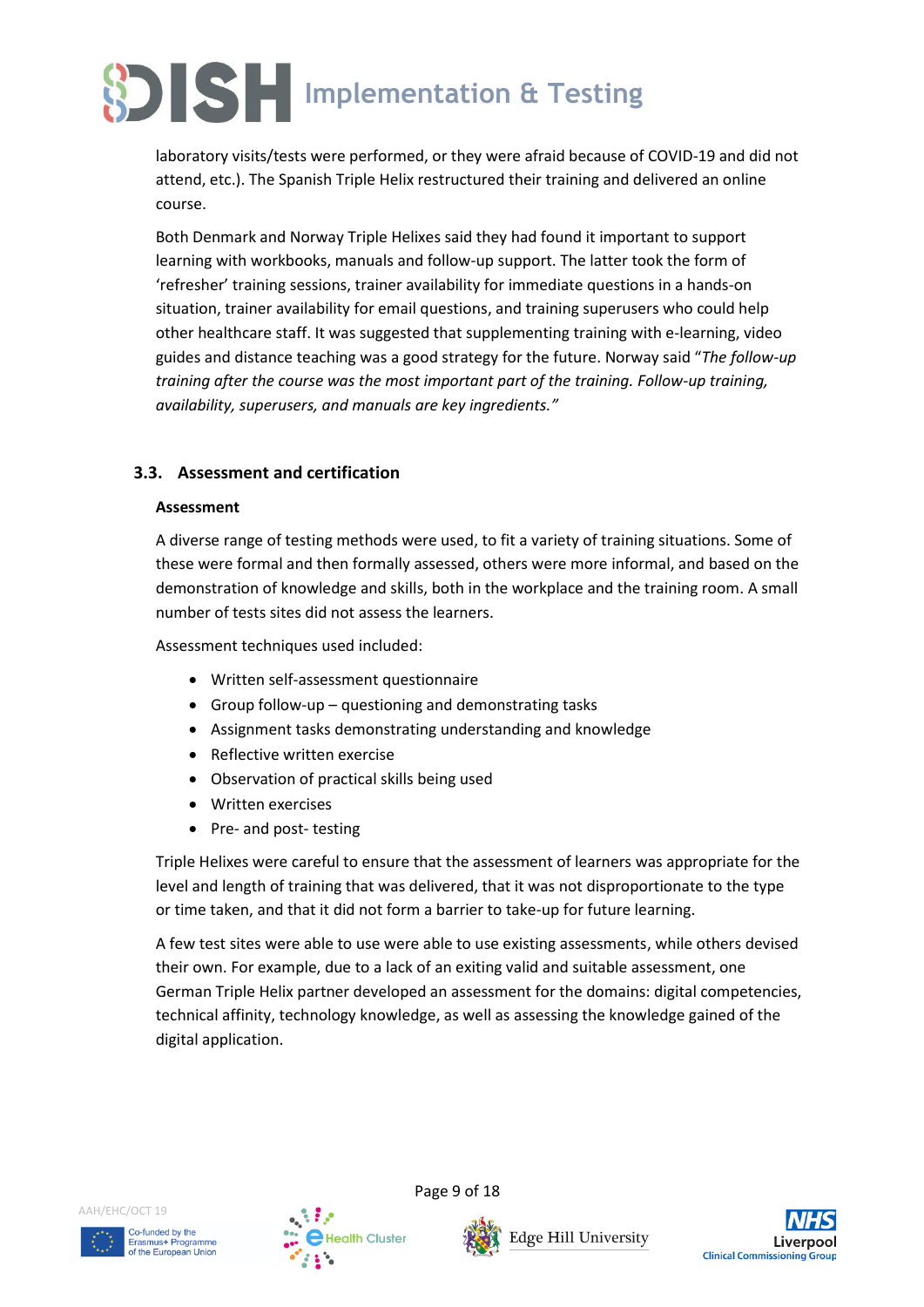

#### **Certification**

Accreditation and certification proved to be the aspect of the three concepts with the most diversity in its implementation.

Some test sites issued certificates on completion of the training, others issued certificates when learners had successfully completed set assignments that were assessed by the training team or other appropriate professionals. In some cases, accreditation was tied to national standards, and certification was by a recognized external institution. For example, the UK Triple Helix gained recognition for the assessed learners' reflective exercise as an element of their required Professional Continuing Development portfolio, as well as providing certification for the module from the academic partner.

In some cases, while they were assessed, learners did not receive certification. This might not have been available, or not relevant, or their assessment is part of a larger qualification that will be awarded after further successful assessment.

#### <span id="page-9-0"></span>**3.4. Is there anything you would have done differently?**

The effect of restrictions during the Covid-19 pandemic led to rearranging plans and delivery in most of the Triple Helixes, which in turn slowed down the implementation and testing phase overall. A lack of face-to-face training was seen as a big disadvantage for the effectiveness of delivery.

The Norway Triple Helix said that they would have translated the DISH materials from English before presenting them to managers at the test sites, to enhance understanding, and would also have amended the terms used to fit with the existing tools in their National Welfare Technology Program.

The UK Triple Helix mentioned that they would have included more of the relevant Digital related teams from within the health service from the start of the project, and stressed the importance of ensuring that LIU membership included representatives across all relevant teams and levels.





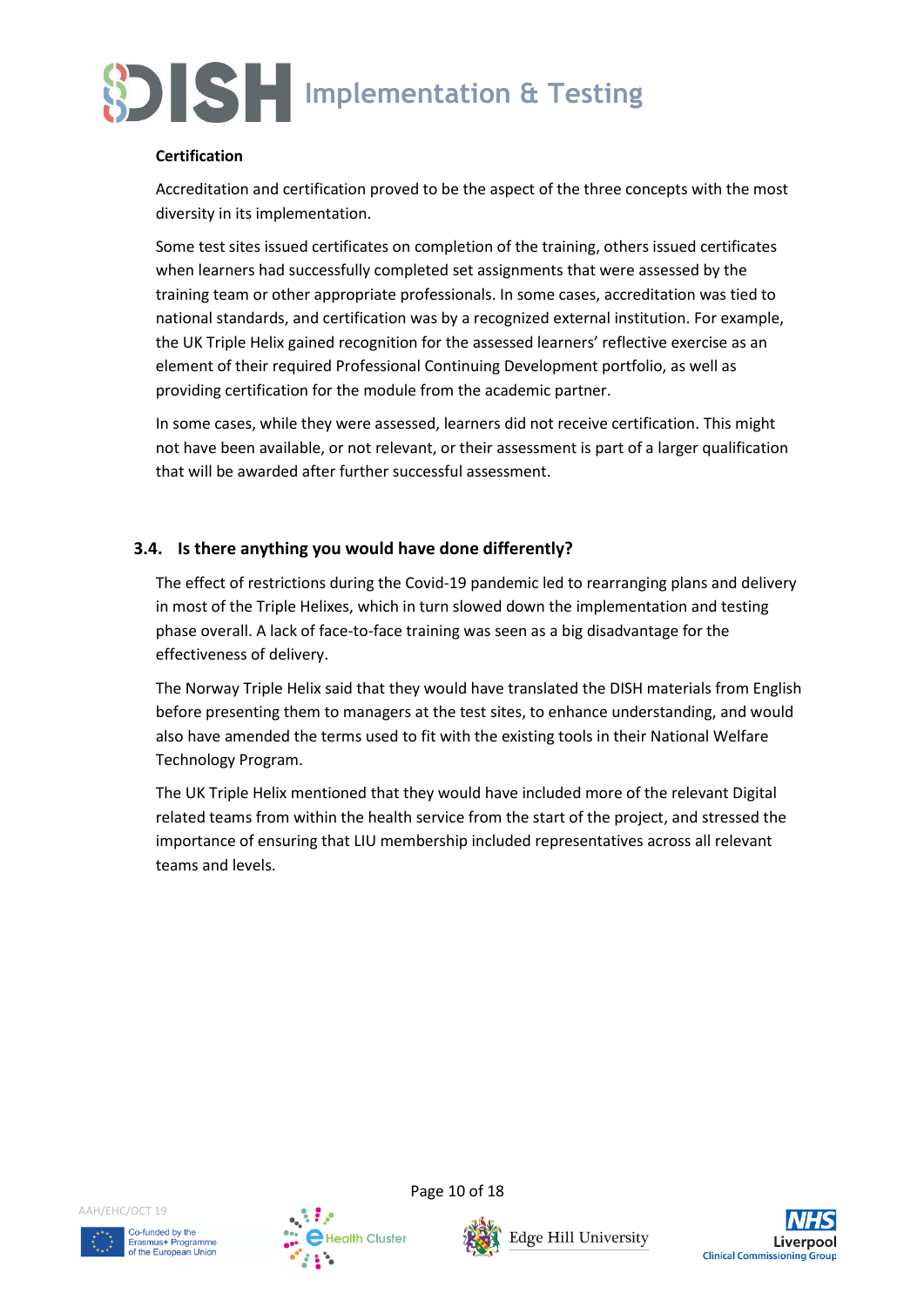# <span id="page-10-0"></span>**4. Feedback on the Concepts**

#### <span id="page-10-1"></span>**4.1. As a DISH partner, what did you think about the DISH concepts?**

All Triple Helixes agreed that all three concepts were essential in order to maximise the chances of implementing successful training, each contributing an essential aspect to a training program.

There was also agreement that they are aligned and worked well together, and it was easy to move smoothly from one to the next. Several Triple Helixes mentioned that the transition from LIU to OTJT in particular worked very well.

Early iterations of the DISH documentation were seen by some to be very text based and inflexible in its application, not process-oriented, and in different styles across the concepts. Some of the wording was seen as difficult, particularly specific terminology.

Almost all triple Helixes had some concerns over the number of questions in the LIU documentation, finding it too comprehensive, and often not appropriate for their situation. Following this aspect also put additional time pressures on busy staff and managers in the LIU group. It was noted that the LIU concept needed a short introduction about how best to use it.

It was soon clarified that the LIU template was a list that should be picked from, depending on the particular situation in a test site. By picking the most relevant questions from the template, Helixes were able to gather the most appropriate information for their test sites.

As the project progressed, feedback was received and the concepts streamlined and simplified, the concept documentation became easier to apply. In addition, after being translated – both language and terms – for each country, the documentation became easier to understand.

It was thought by most Triple Helixes that setting up an LIU group and following the concept template definitely facilitated the planning process, allowed for a more thorough reflection and planning of the entire process, and also forced a more in-depth diagnosis of the needs of the training participants. There was a lot of emphasis on the importance of making sure that the LIU was established effectively from the start, included a wide range of people, and that all the appropriate people were included. It also was useful in bringing to the front any technological issues, which could then be addressed before they affected the training.

Involving people in the LIU in particular not only helped in initiating and designing the training, but also facilitated the uptake of the digital solutions, with those involved 'championing' the training, and promoting the digital solution.

The Norway Triple Helix reported that, by using the DISH concepts, the training was given a higher priority and more attention, and feedback from the German Triple Helix was that the DISH concepts were very well received by the participants and successfully facilitated the process of implementing a new digital application.

AAH/EHC/OCT 19





Page 11 of 18



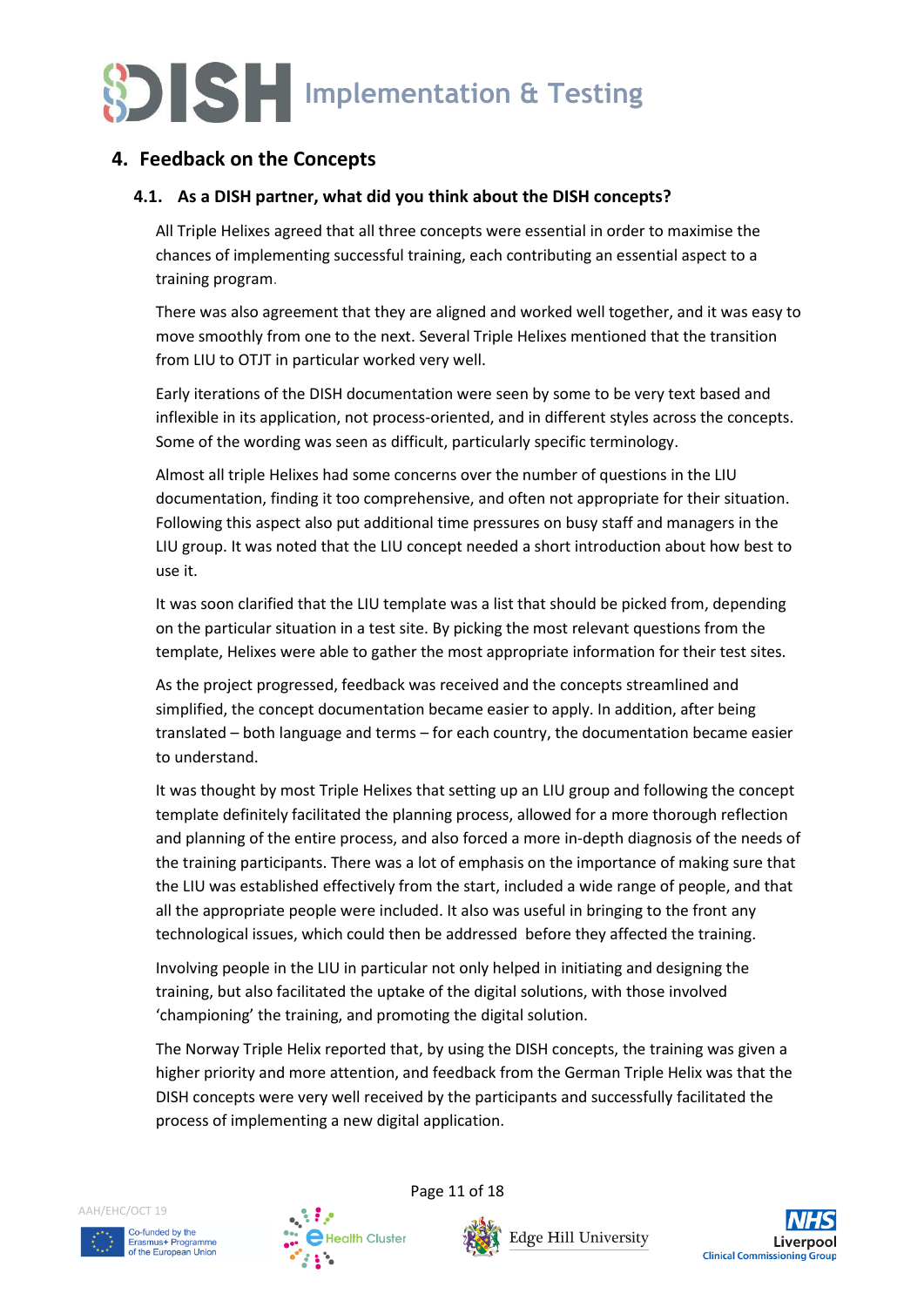

There was a general call for the DISH framework to be more process-oriented, providing an easy-to follow 'road map' through the process. It was felt that this would make the use of the framework easier and its take-up more likely, and that an interactive online tool that allows a team to work together would be most helpful.

As an example, to assist with following the DISH framework, the German Triple Helix integrated all three concepts, LIU, OtJT and assessment in an online project management System (PMS), which allows a team to interactively work through all the tasks and makes it easy to delete tasks that are not needed in a particular situation.

Overall, the Triple Helixes were very positive about the DISH concepts in principle. The German Triple Helix commented that the division of the DISH framework into three concepts "*is very suitable as a process that closes the gap between innovation readiness-digital competence-change management and health care in a sustainable way."*

It was agreed that the concepts provide a good overview of the topic of introducing a digital innovation in a health care setting and offer a good toolbox of methods.

#### <span id="page-11-0"></span>**4.2. Promoting factors**

**National and regional policies** – Many of the countries involved are now developing, or have recently developed, policies for their health and care services which include technology and digital competency requirements and the relevant training to ensure that health care practitioners have these competencies. This has been a positive factor in promoting the DISH material, particularly as senior levels within organisations, and stands the DISH framework in good stead for the future. Examples of these include:

- Germany: the DISH concepts were taken up by the *"Masterplan Gesundheitswirtschaft Mecklenburg-Vorpommern 2030* (MPGW-MV 2030, Masterplan Health Economy 2030 of the Federal State Mecklenburg-Vorpommern) in the cross-sectional area "Digital Transformation".
- Norway: In 2014 Norwegian government launched the "*National Welfare Technology Program*", and since 2020, 20 municipalities and organisations are part of *E-helse Vestland* (Westcoast eHealth), a collaborative project for collecting, building, and sharing knowledge and experience that are critical to implementing eHealth solutions in municipalities.
- Poland: the government is currently working on a public policy entitled "*Healthy future. Strategic framework for the development of the health care system for 2021-2027, with a perspective until 2030* "
- UK: since 2020, digital technology introduction and training have been included in the NHSX, NHS Digital and NHS England and NHS Improvement "*Digital Clinical Safety Strategy*", the NHSX "*What Good Looks Like*" Framework for digital transformation, and the NHS Digital "*Digital inclusion for health and social care*" Guide







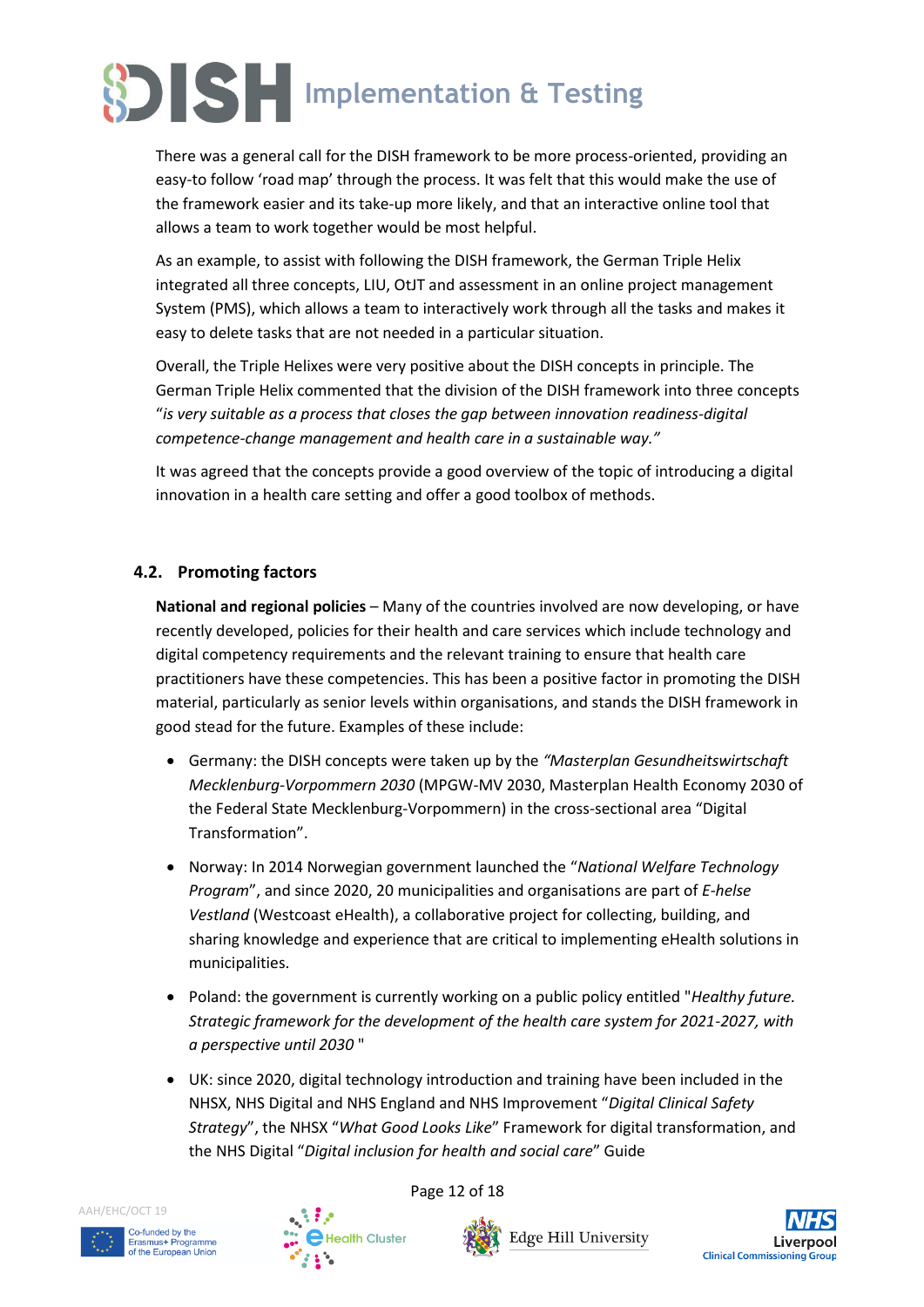**High level involvement and commitment** – Several Triple Helixes reported that the involvement of high-level managers and decision makers, such as managing directors, other board of director members, senior clinical staff and senior training managers was one of the main drivers for implementing the DISH concepts. Their commitment as LIU participants, particularly those responsible for the implementation and promotion of digital innovation was seen as crucial to those helixes successfully implementing the DISH framework. One example was Denmark, where "An overall decision from the managing directors at the hospital to optimize the use of the patient logistics boards gave an incentive cause to establish contact with the Learning – and Research Centre and promoted the use of the DISH concepts."

**Innovation driven by the Covid-19 pandemic** – Several Triple Helixes reported that challenges that the Covid-19 pandemic has presented have meant that development and implementation of new strategies has accelerated, and there has been been an increased recognition of the need for digital solutions both in health situations and in management, for instance where health care professionals looked for alternative options to have meetings. This has meant that the Covid-19 pandemic had led to a speeding up of implementation and had an overall positive effect on digitalisation in the health and care sector. Norway reported one partner said: "*In 14 days we managed to do as much as we have spent several years on doing when it comes to eHealth solutions*".

As Triple Helixes had already started their DISH concept delivery, it was easy for them to get started again after the "COVID-19 pause" - test sites did not have to start all over again. In some cases, the restrictions imposed during the pandemic meant that physical training was held in smaller groups due to social distancing, which meant that training could be more effective.

#### <span id="page-12-0"></span>**4.3. Limitations**

**Covid-19 pandemic** - Without doubt the single most limiting factor for all implementation of the DISH concepts in all the Triple Helixes was the impact of the Covid-19 pandemic. The effects of this can be summarised as:

- Health care professionals not having time to engage with the project, at all levels stages, due to increased work pressures and staff shortages due to increased work load, staff illness and self-isolation. In some cases there were restrictions places on health and care staff on taking part in anything other than vital training.
- National restrictions on gathering, sizes of gathering, and unnecessary entry into health and care facilities has meant that many planning, training and assessment activities could not take place. Some Triple Helixes were able to switch to online meetings and training, however this took time to be implemented, as all organisations struggled to reorganise.

AAH/EHC/OCT 19



Page 13 of 18



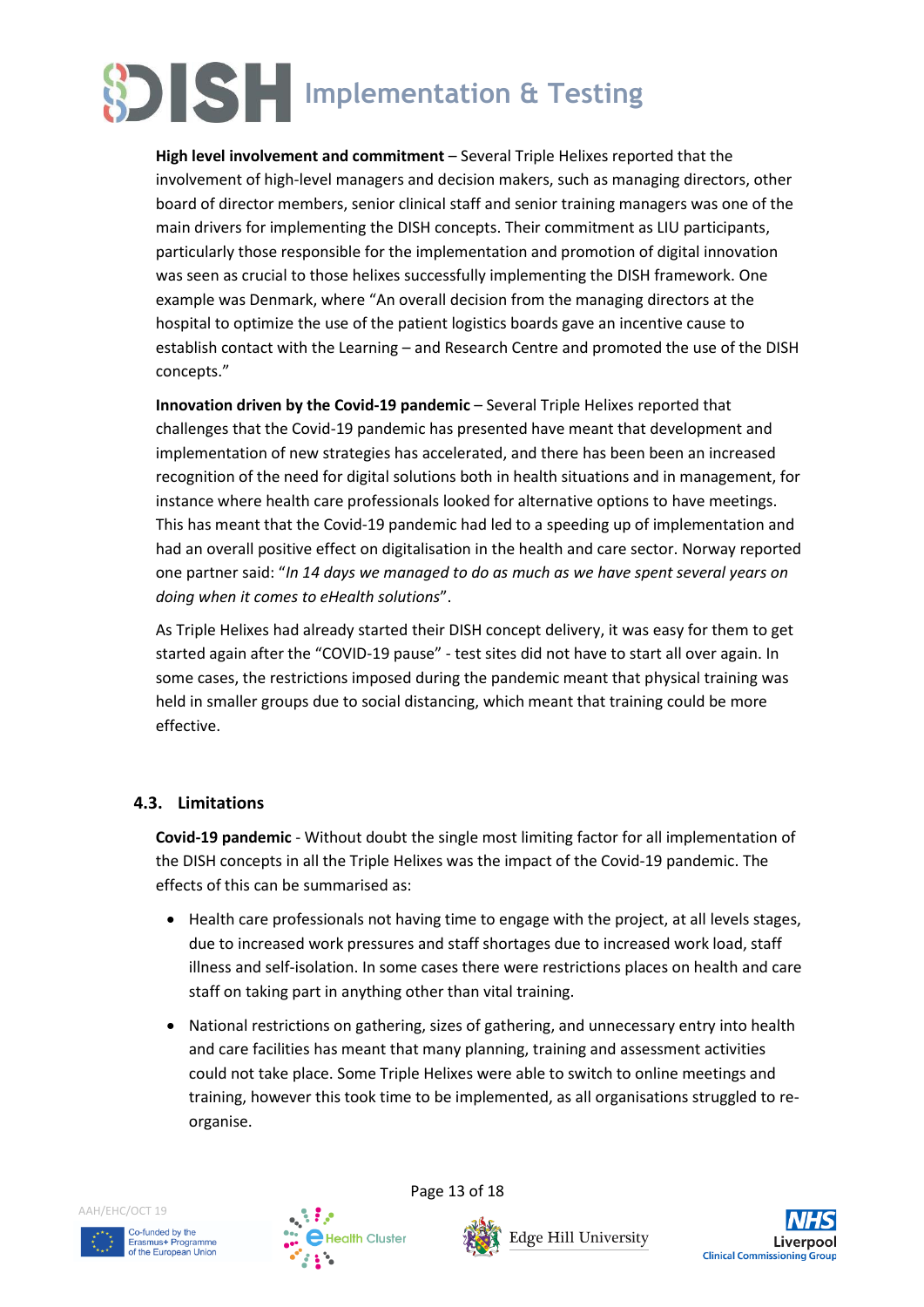

**Existing training programmes** - Some countries already have national training programmes, such as Norway, with the *National Welfare Technology Program* and the United Kingdom with *Health Education England*, and these are generally the 'preferred suppliers' for many health service providers. These offer existing tools that cover most or all of the functions in the DISH concepts, making it challenging to come up with new tools, or reasons for changing current practices.

**National organisation and cultural barriers** – Some countries have difficulty implementing national programmes due to their internal organisation of health and care services. In Germany, for example health and education are under the sovereignty of the Federal States, and it is therefore difficult to roll out a concept all over the whole country.

**Lack of requirements for technology competencies in health and care staff** –Some countries do not have required technology skills standards for health and care staff, in others these are just being introduced. This has had the effect of de-emphasising their importance, particularly when there is more urgent training to be implemented and training time is restricted.







Page 14 of 18

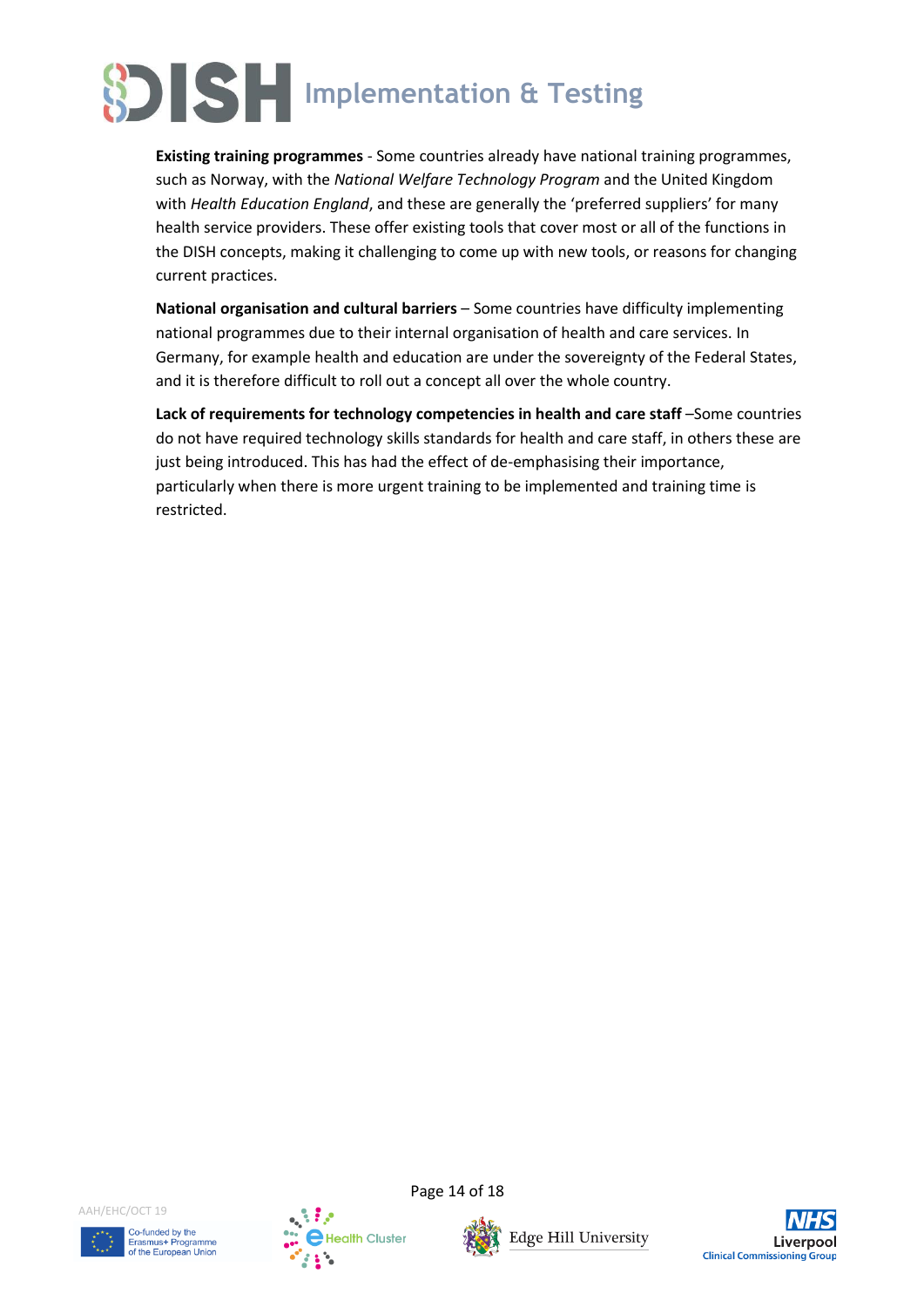

### <span id="page-14-0"></span>**Appendix A: Test Site Initiation Template v1**



ERASMUS + KA2: Cooperation for innovation and the exchange of good practices - Sector Skills Alliances



Project acronym: DISH Agreement Number: 2018 - 3001 / 001 - 001 Project full title: Digital & Innovation Skills Helix in Health Project Number: 601008-EPP-1-2018-1-DK-EPPKA2-SSA Call identifier: EAC/A05/2017

Template 4.1: Implementing & Testing Concepts

**Test Site Initiation Template** 

Version: 3.0 Status: Final Dissemination Level: Confidential Due date of deliverable: M16 (March 2020) Actual submission date: 16/01/20 Work Package: WP 4 - Testing Concepts Lead partner for this deliverable: NHS Liverpool CCG Partner(s) contributing: Edge Hill University + LCR eHealth Cluster

Page 1 of 6

Page 15 of 18





**SSK** Edge Hill University



AAH/EHC/OCT 19







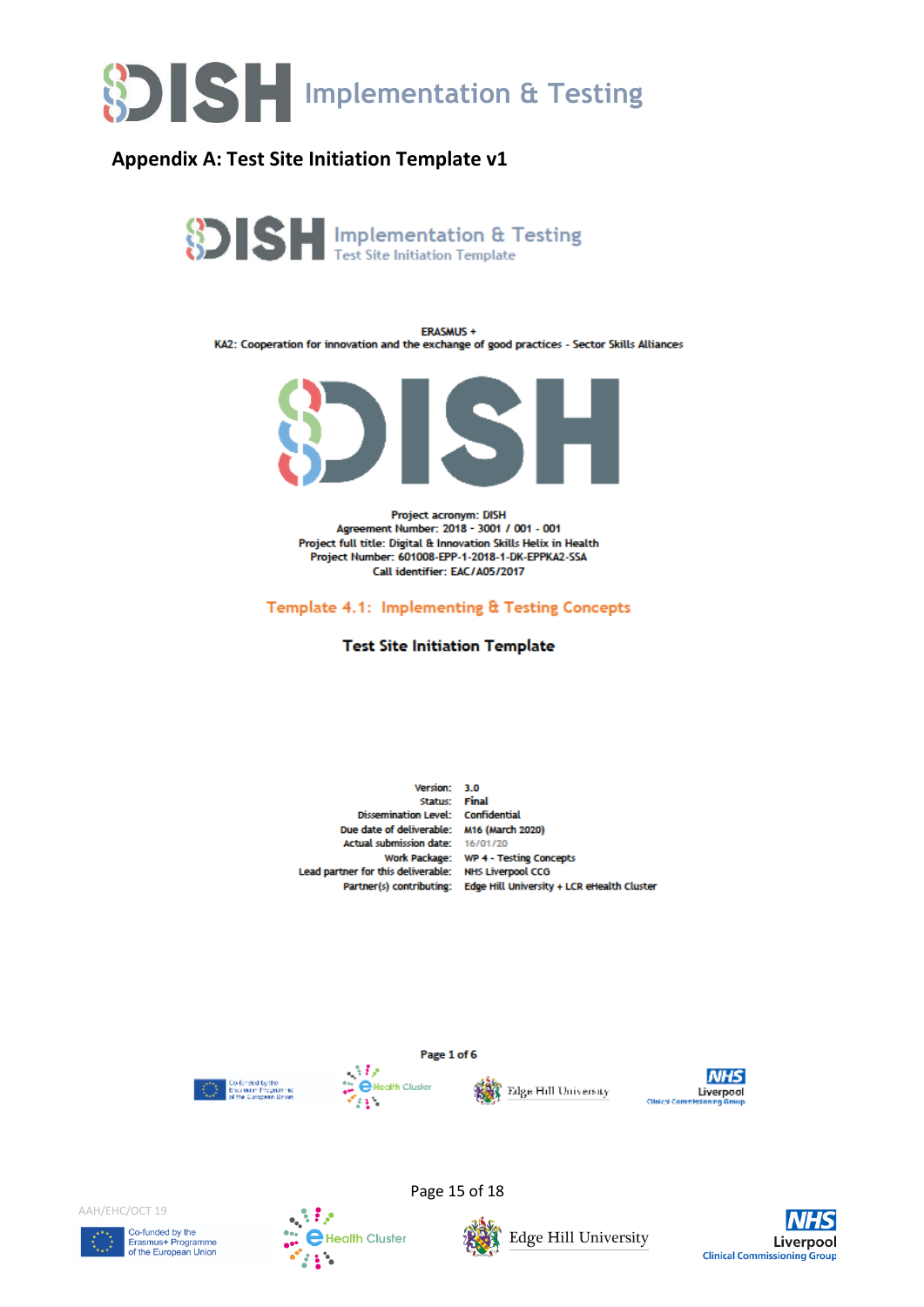

# <span id="page-15-0"></span>**Appendix B: Revised Test Site Initiation Template**



ERASMUS + KA2: Cooperation for innovation and the exchange of good practices - Sector Skills Alliances



Project acronym: DISH Agreement Number: 2018 - 3001 / 001 - 001 Project full title: Digital & Innovation Skills Helix in Health Project Number: 601008-EPP-1-2018-1-DK-EPPKA2-SSA Call identifier: EAC/A05/2017

#### Template 4.1: Implementing & Testing Concepts

**Test Site Initiation Template** Update January 2021

Version: 4.0 Status: DRAFT Update 01-21 Dissemination Level: Confidential Due date of deliverable: N/A Actual submission date: N/A Work Package: WP 4 - Testing Concepts Lead partner for this deliverable: NHS Liverpool CCG Partner(s) contributing: Edge Hill University + LCR eHealth Cluster





**e** Health Cluster

Edge Hill University











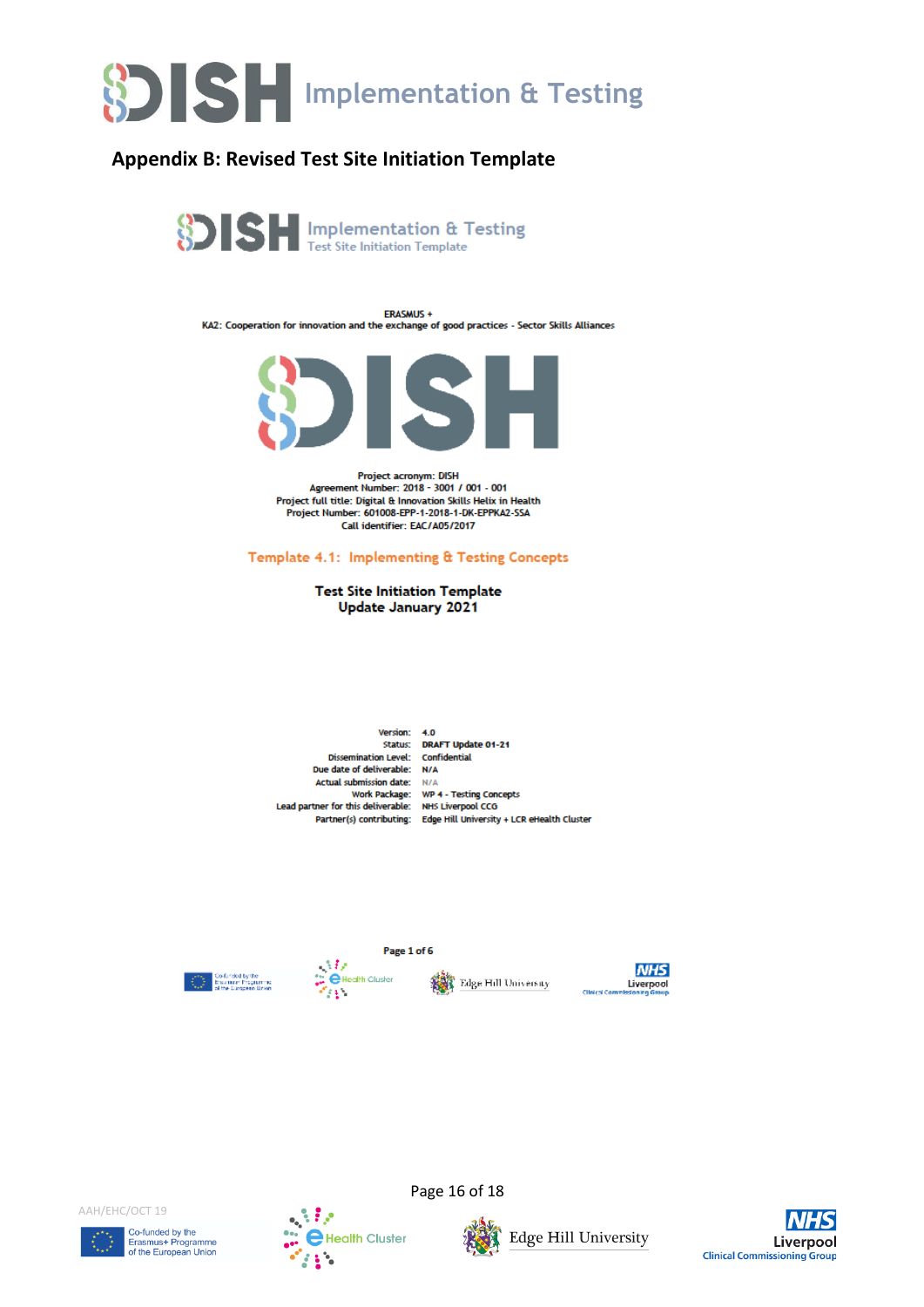

### <span id="page-16-0"></span>**Appendix C: Test Site Progress & Feedback Report Template**



**FRASMUS +** 

KA2: Cooperation for innovation and the exchange of good practices - Sector Skills Alliances



Project acronym: DISH Agreement Number: 2018 - 3001 / 001 - 001 Project full title: Digital & Innovation Skills Helix in Health Project Number: 601008-EPP-1-2018-1-DK-EPPKA2-SSA Call identifier: EAC/A05/2017

Template 4.2: Implementing & Testing Concepts

Test Site Progress & Feedback Report Template

Version: 2.0 Status: Final Dissemination Level: Confidential Due date of deliverable: M16 (March 2020) Actual submission date: 16/01/20 Work Package: WP 4 - Testing Concepts Lead partner for this deliverable: NHS Liverpool CCG Partner(s) contributing: Edge Hill University + LCR eHealth Cluster

Page 1 of 9





Edge Hill University



AAH/EHC/OCT 19





Page 17 of 18



Liverpool **Clinical Commissioning Group**